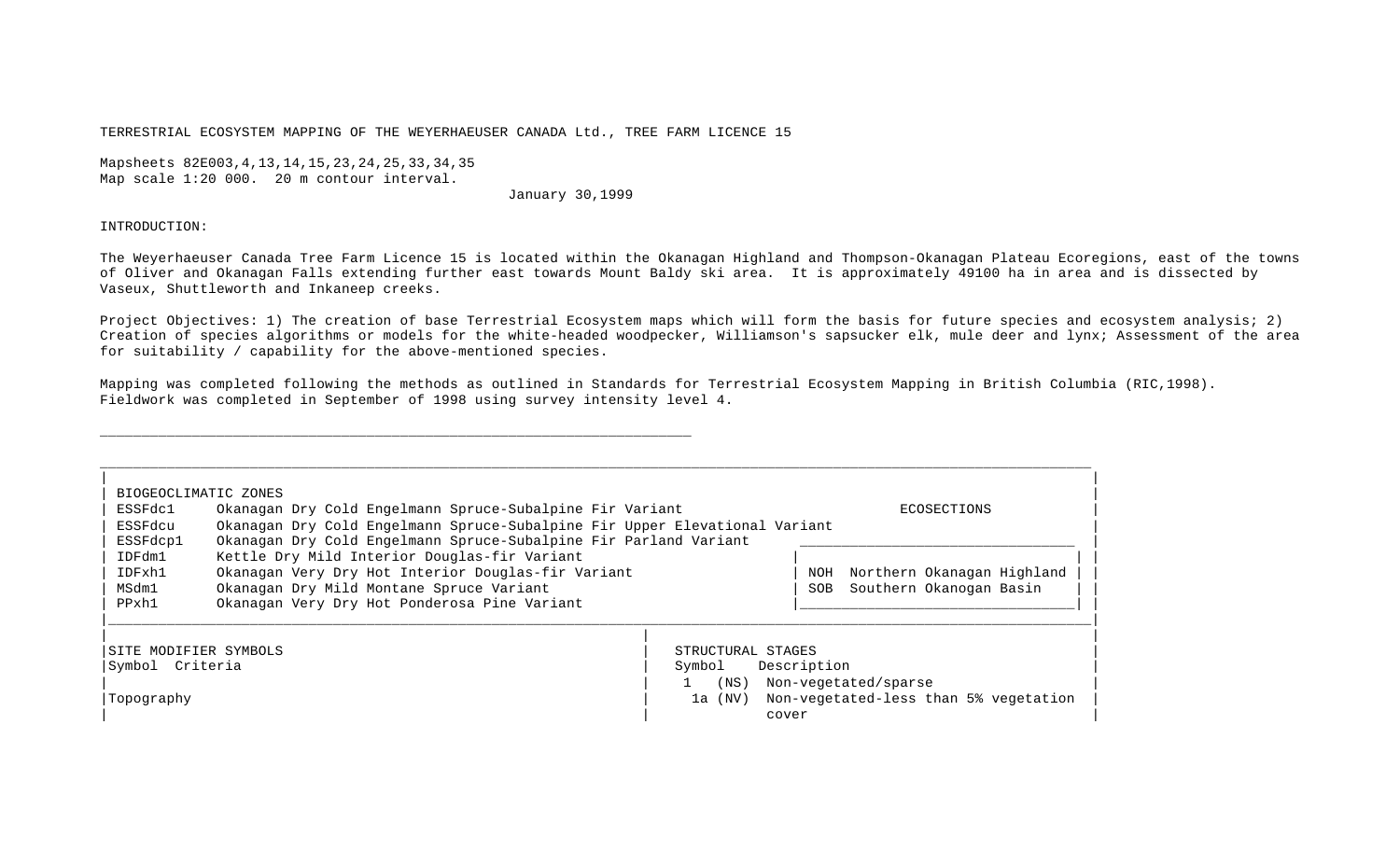| a            | active floodplain                                          |                 | 1b(SP)      | Sparse-less than 10% vegetation cover   |
|--------------|------------------------------------------------------------|-----------------|-------------|-----------------------------------------|
| g            | gullying occurring                                         |                 | $1c$ (BR)   | Bryoid-bryophyte and lichen             |
| h            | hummocky terrain                                           |                 |             |                                         |
| h            | gentle to moderate slope                                   | 2               | (H)         | Herb                                    |
| k            | cool, northerly or easterly aspects (285 - 135 degrees;    |                 | $2a$ (FO)   | Forb-dominated                          |
|              | slope greater than 25%)                                    |                 | $2b$ (GR)   | Graminoid-dominated                     |
| n            | fan (glaciofluvial or colluvial fans) or cone              |                 | 2c(AO)      | Aquatic                                 |
| q<br>t.      | very steep cool aspect, greater than 100% slope<br>terrace |                 | 2d(DS)      | Dwarf shrub-dominated                   |
| W            | warm, southerly or westerly aspects (135 - 285 degrees;    | 3               | (SH)        | Shrub/Herb                              |
|              | slope greater than 25%)                                    |                 | $3a$ (LS)   | Low Shrub-dominated by shrubby          |
| Ζ            | very steep warm aspect, greater than 100% slope            |                 |             | vegetation <2m tall                     |
|              |                                                            |                 | $3b$ $(TS)$ | Tall Shrub-dominated by shrubby         |
| Moisture     |                                                            |                 |             | vegetation 2-10m tall                   |
|              |                                                            |                 |             |                                         |
| $\mathbf x$  | drier than average                                         | 4               | (PS)        | Pole/Sapling                            |
| y            | moister than average                                       |                 |             |                                         |
|              |                                                            | 5               | ( YF )      | Young forest -time since disturbance    |
| Soil         |                                                            |                 |             | $40-80$ years                           |
|              |                                                            |                 |             |                                         |
| C            | coarse-textured soils (includes sandy loam, loamy sand,    | 6               | (MF)        | Mature forest -time since disturbance   |
|              | sand textures, fine matrix with over 70% coarse fragments, |                 |             | 80-140 years for biogeoclimatic group   |
|              | and medium matrix with over 35% coarse fragments)          |                 |             | A and 80-250 years for group B          |
| d            | deep soil (greater then 100 cm to bedrock)                 |                 |             |                                         |
| f            | fine-textured soils (heavy clay, silty clay, clay and      | $7\overline{ }$ | (OF)        | Old forest -time since disturbance      |
|              | sandy clay textures)                                       |                 |             | generally greater than 140 years in     |
| m            | medium-textured soils (includes silty clay loam, clay      |                 |             | group A and >250 years in group B       |
|              | loam, silt, silt loam, loam, and sandy clay loam textures  |                 |             |                                         |
| p            | peaty material on surface                                  |                 |             | Group A: ESSFdc, MSdm                   |
| S            | shallow soil (50 cm - 100 cm to bedrock)                   |                 |             | Group B: all other biogeoclimatic units |
| $\mathbf{v}$ | very shallow soil (10 cm - 50 cm to bedrock)               |                 |             | within Weyerhauser Canada, Tree         |
|              |                                                            |                 |             | Farm Licence 15                         |
|              |                                                            |                 |             |                                         |

|  | ESSFdcl Okanagan Dry Cold Engelmann Spruce - Subalpine Fir Variant |  |         |  |
|--|--------------------------------------------------------------------|--|---------|--|
|  |                                                                    |  | Typical |  |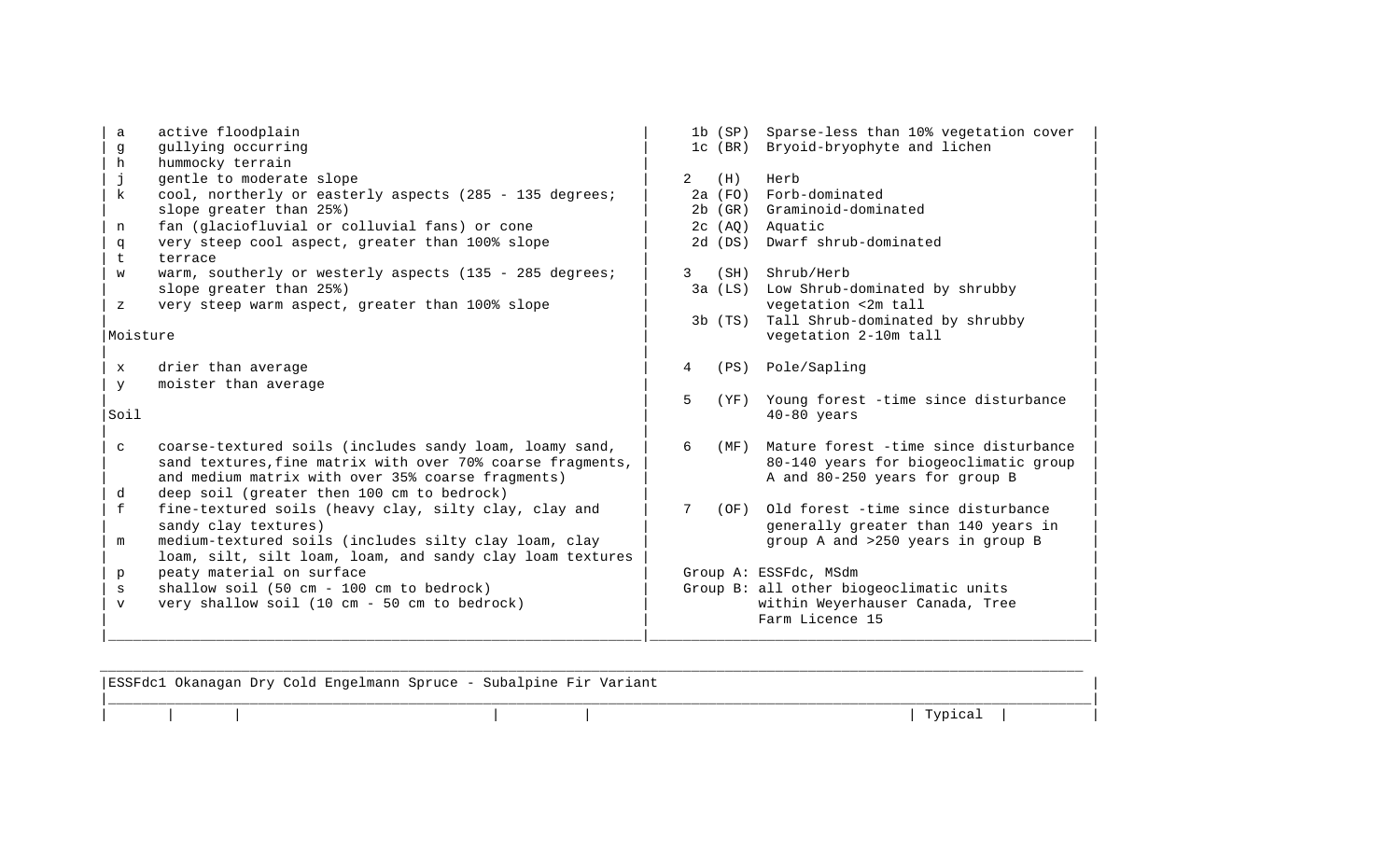| Map<br>Symbol | Site<br>Series | Site Series Name            | Assumed<br>Modifiers | Typical Situation                                                      | Moisture<br>Regime    | Mapped<br>Modifiers             |
|---------------|----------------|-----------------------------|----------------------|------------------------------------------------------------------------|-----------------------|---------------------------------|
| CC            | 0 <sub>0</sub> | Cottongrass-Clubrush        | d,j                  | deep, level organic and morainal<br>sites                              | subhydric<br>-hydric  |                                 |
| EP            | 02             | PlSe-Pinegrass              | d, m, w              | significant slope; warm aspect; deep<br>medium-textured soil           | subxeric              | g, k, s                         |
| FG            | 03             | Bl-Grouseberry-Cladonia     | c,d                  | significant slope; deep, coarse-<br>textured soil                      | subxeric<br>-submesic | h, j, k, m,<br>r, s, v, w,<br>z |
| FH            | 06             | Bl-Horsetail-Glow moss      | d, m                 | level, high water table; deep,<br>medium-textured mineral soil         | hygric                | q, p                            |
| <b>FR</b>     | 01             | Bl-Rhododendron-Grouseberry | d,j,m                | gentle slope; deep, medium-textured<br>soil                            | mesic                 | c, g, h, k<br>S, W              |
| FT            | 0 <sub>5</sub> | Bl-Trapper's tea            | d,j,m                | gentle, lower slope, receiving<br>position; deep, medium-textured soil | subhygric             | a, g, h, k,<br>w                |
| PJ            | 0 <sub>0</sub> | Pl-Juniper-Cladonia         | $j$ , $m$ , s        | gentle, upper and crest slopes;<br>shallow, medium-textured soil       | xeric -<br>very xeric | k, w                            |
| RV.           | 04             | Bl-Rhododendron-Valerian    | d,j,m                | gentle, lower slope, receiving<br>position; deep, medium-textured soil | subhygric             |                                 |
| SM            | 0 <sub>0</sub> | Sedge wet meadow            | d,j,m                | gentle slope; deep, medium-textured<br>soil                            | hygric -<br>subhydric | a, k, w                         |
| SS            | 07             | Sedge-Sphagnum              | p                    | organic wetland                                                        | subhydric             |                                 |

\_\_\_\_\_\_\_\_\_\_\_\_\_\_\_\_\_\_\_\_\_\_\_\_\_\_\_\_\_\_\_\_\_\_\_\_\_\_\_\_\_\_\_\_\_\_\_\_\_\_\_\_\_\_\_\_\_\_\_\_\_\_\_\_\_\_\_\_\_\_\_\_\_\_\_\_\_\_\_\_\_\_\_\_\_\_\_\_\_\_\_\_\_\_\_\_\_\_\_\_\_\_\_\_\_\_\_\_\_\_\_\_\_\_\_\_\_\_

|\_\_\_\_\_\_\_\_\_\_\_\_\_\_\_\_\_\_\_\_\_\_\_\_\_\_\_\_\_\_\_\_\_\_\_\_\_\_\_\_\_\_\_\_\_\_\_\_\_\_\_\_\_\_\_\_\_\_\_\_\_\_\_\_\_\_\_\_\_\_\_\_\_\_\_\_\_\_\_\_\_\_\_\_\_\_\_\_\_\_\_\_\_\_\_\_\_\_\_\_\_\_\_\_\_\_\_\_\_\_\_\_\_\_\_\_\_\_|

|ESSFdcp1 Okanagan Dry Cold Engelmann Spruce - Subalpine Parkland Fir Variant |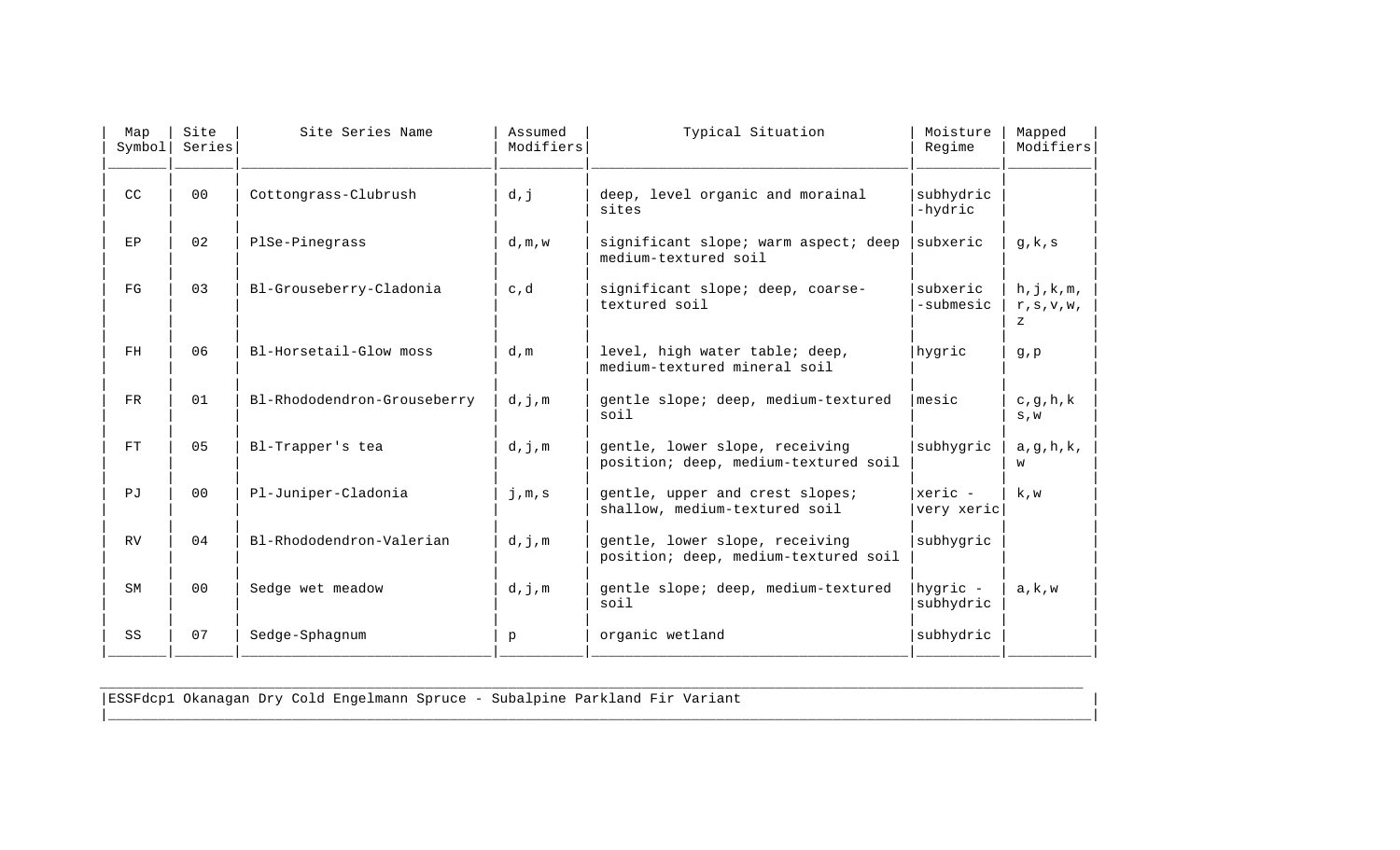| Site<br>Symbol Series | Site Series Name                           | Assumed<br>Modifiers | Typical Situation                                       | Typical<br>Moisture<br>Regime | Mapped<br>Modifiers |
|-----------------------|--------------------------------------------|----------------------|---------------------------------------------------------|-------------------------------|---------------------|
| 0 <sub>0</sub>        | BlPa-Pink mountain heather-<br>Grouseberry | j,m,s                | gentle slope; shallow, medium-<br>textured soil         | mesic<br>-submesic            | h, k, w             |
| 0 <sub>0</sub>        | Bl-Valerian-Pink mountain<br>heather       | j,m,s                | gentle slope: shallow, medium-<br>textured soil         | subhygric<br>-hygric          | d, k, v             |
| 0 <sub>0</sub>        | Pink mountain heather-Lichen               | j,m,s                | gentle slope; shallow, medium-<br>textured soil         | subxeric<br>-submesic         | W                   |
| 0 <sub>0</sub>        | Sedge-Alpine fescue                        | j,m,s                | level to gentle slope; shallow,<br>medium-textured soil | mesic                         | $\mathbf{k}$        |
| 0 <sub>0</sub>        | Black alpine sedge-rush late<br>snow lie   | j,m,s                | level to gentle slope; shallow,<br>medium-textured soil | hygric                        | h                   |
| 0 <sub>0</sub>        | Valerian-Globeflower<br>herbaceous meadow  | j,m,s                | level to gentle slope; shallow,<br>medium-textured soil | subhygric                     |                     |
|                       |                                            |                      |                                                         |                               |                     |

| Map<br>Symbol | Site<br>Series | Site Series Name                           | Assumed<br>Modifiers | Typical Situation                           | Typical<br>Moisture<br>Regime | Mapped<br>Modifiers |
|---------------|----------------|--------------------------------------------|----------------------|---------------------------------------------|-------------------------------|---------------------|
| CC            | 0 <sub>0</sub> | Cottongrass-Clubrush wet<br>meadow         | d,j,m                | level slope; deep, medium-textured<br>soil  | subhydric<br>-hydric          |                     |
| FG            | 00             | Bl/Pa-Grouseberry-Pink<br>mountain heather | d,j,m                | gentle slope; deep, medium-textured<br>soil | mesic<br>-submesic            | h,k,r,s,<br>W       |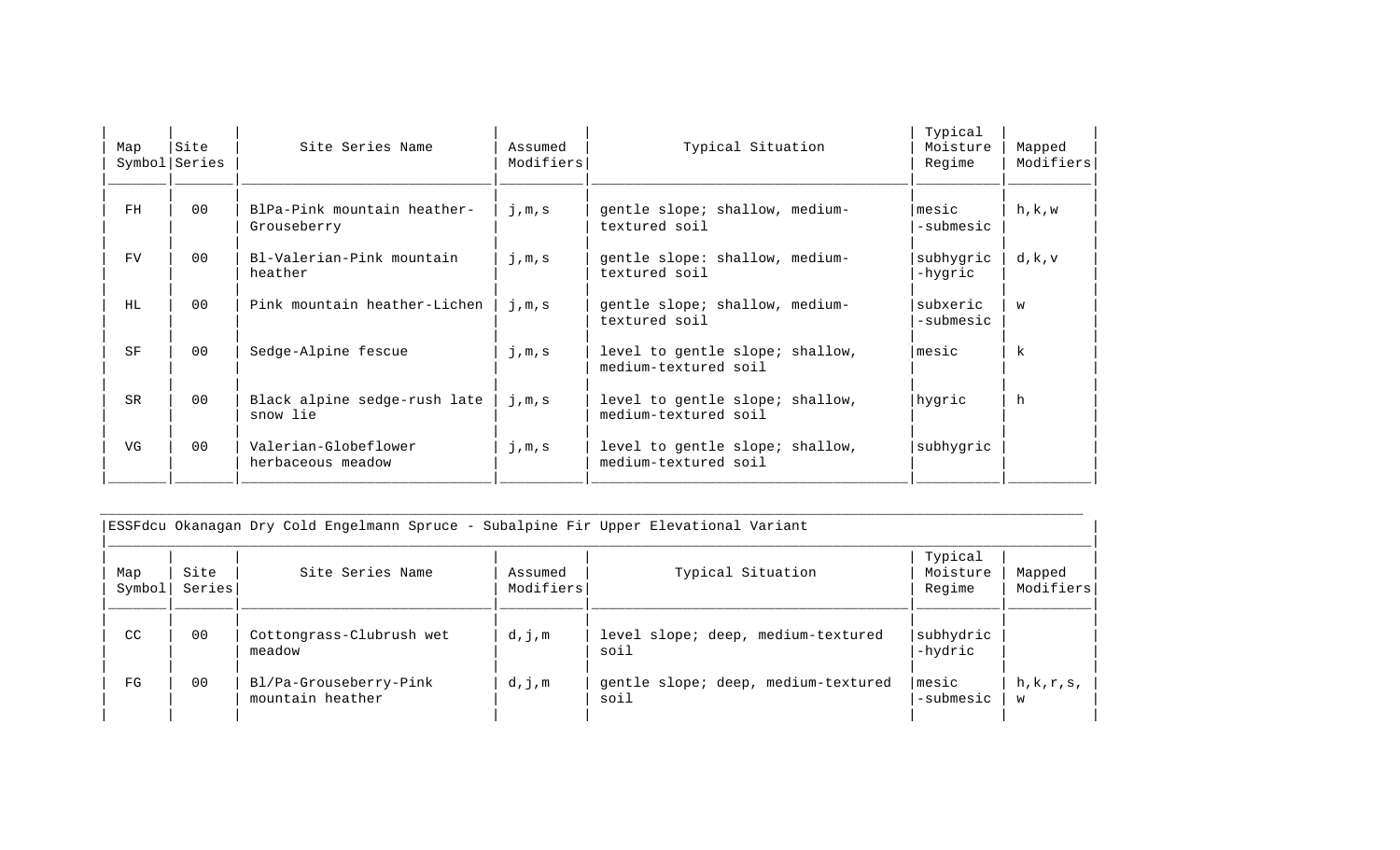| <b>FV</b> | 0 <sub>0</sub> | Bl-Valerian                | d,j,m | gentle slope; deep, medium-textured<br>soil                    | subhygric<br>-hygric  | q, $k$ , $s$ , $w$ |
|-----------|----------------|----------------------------|-------|----------------------------------------------------------------|-----------------------|--------------------|
| PJ        | 0 <sub>0</sub> | Pl/Bl-Juniper-Grouseberry  | j,m,s | gentle slope, crest position;<br>shallow, medium-textured soil | xeric <br>-subxeric   | k, r, w            |
| PP        | 0 <sup>0</sup> | Pl-Pinegrass               | j,m,s | gentle slope; shallow, medium-<br>textured soil                | subxeric<br>-submesic | w                  |
| SG        | 0 <sup>0</sup> | Sedge-Glow moss wet meadow | d,j,m | level to gentle slope; deep, medium-<br>textured soil          | hygric                |                    |

| Map | Site<br>Symbol Series | Site Series Name                        | Assumed<br>Modifiers | Typical Situation                                                                      | Typical<br>Moisture<br>Regime | Mapped<br>Modifiers                |
|-----|-----------------------|-----------------------------------------|----------------------|----------------------------------------------------------------------------------------|-------------------------------|------------------------------------|
| AB  | 0 <sub>0</sub>        | Alder/Willow-Sedge-Bluejoint            | d,j,m                | gentle, level fluvial sites with<br>associated seepage; deep, medium-<br>textured soil | hygric                        | $\mathbf{k}$                       |
| CT  | 0 <sub>0</sub>        | Cattail Marsh                           | d,j,m                | level sites; deep, medium-textured<br>soil                                             | hydric                        |                                    |
| DP  | 0 <sub>4</sub>        | Fd-Pinegrass-Kinnikinnick               | d,j,m                | gentle slope; deep, medium-textured<br>soil                                            | subxeric<br>-submesic         | c, h, k, n,<br>$q,r,s,t$ ,<br>V, W |
| DT  | 01                    | FdPl-Pinegrass-Twinflower               | d,j,m                | gentle slope; deep, medium-textured<br>soil                                            | submesic<br>$-mesic$          | c, g, h, k,<br>n, s, t, w          |
| DW  | 0 <sub>3</sub>        | FdPy-Bluebunch wheatgrass-<br>Pinegrass | d,m,w                | significant slope, warm aspect;<br>deep, medium-textured soil                          | xeric<br>-subxeric            | c, g, h, j,<br>k, n, r, s          |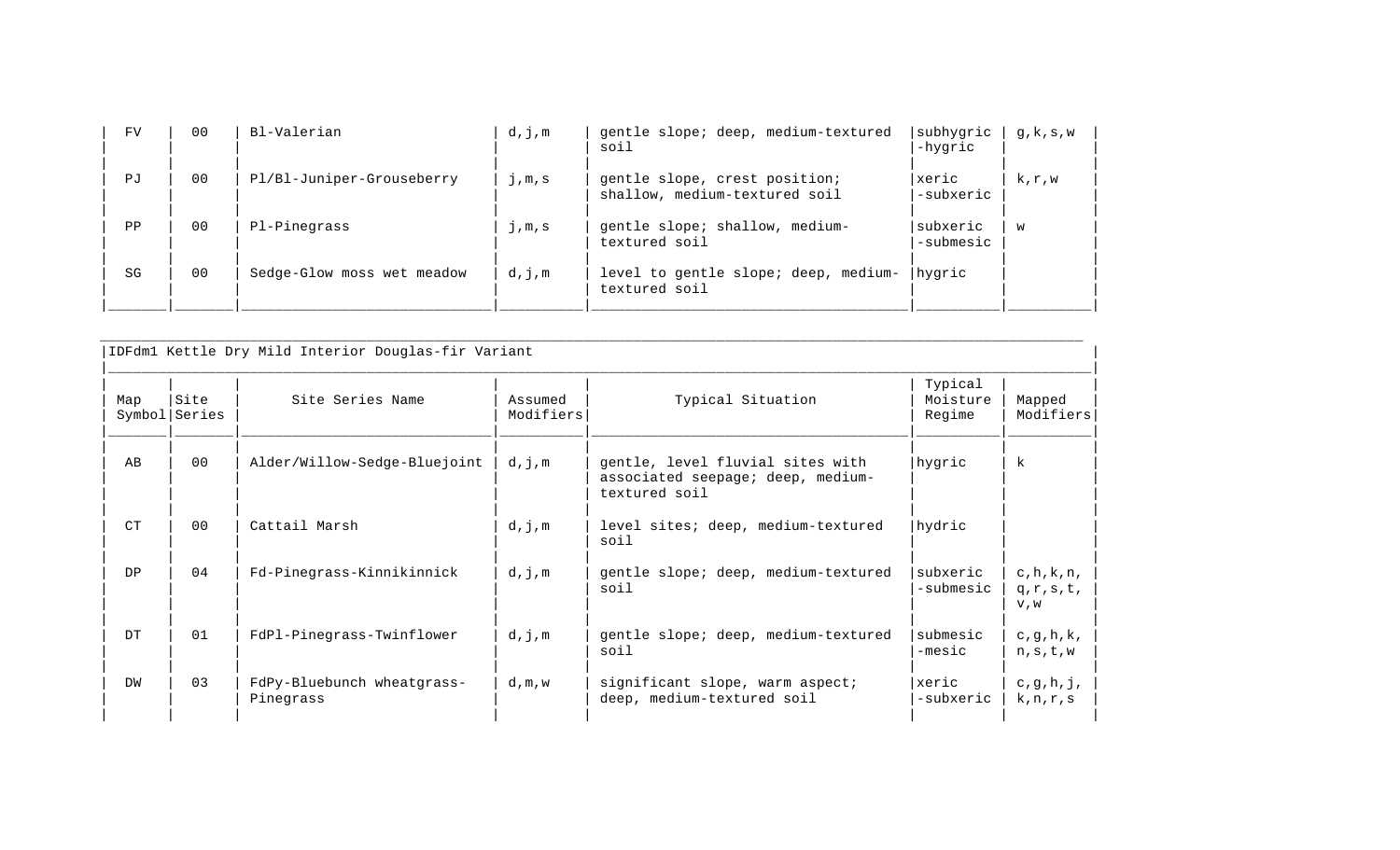| P <sub>U</sub> | 0 <sub>0</sub> | Penstemon-Juniper                  | j,m,s   | gentle, upper slopes;                                                         | very xeric           | h, k, r, v,               |
|----------------|----------------|------------------------------------|---------|-------------------------------------------------------------------------------|----------------------|---------------------------|
|                |                |                                    |         | shallow, medium-textured soil                                                 | -xeric               | W                         |
| <b>SD</b>      | 06             | SxwFd-Dogwood-Gooseberry           | d,j,m   | gentle, lower slope, receiving sites; subhygric<br>deep, medium-textured soil |                      | a, c, g, h,<br>k, n, t    |
| <b>SE</b>      | 0 <sub>0</sub> | Sedge fen                          | p       | level sites; organic soil                                                     | hydric-<br>subhydric |                           |
| SH             | 07             | Sxw-Horsetail                      |         | gentle, lower slope, receiving sites                                          | subhygric<br>-hygric | g, p                      |
| <b>SM</b>      | 0 <sub>0</sub> | Sedge wet meadow                   | a,d,j,m | level fluvial sites with associated<br>seepage; deep, medium-textured soil    | subhydric-<br>hygric | $q$ , $w$                 |
| SP             | 0 <sub>5</sub> | FdLw-Spruce-Pinegrass              | d,j,m   | gentle slope; deep, medium-textured<br>soil                                   | mesic<br>-subhygric  | c, g, h, k,<br>n, s, t, w |
| WJ             | 02             | Bluebunch wheatgrass-<br>Junegrass | d, m, w | significant slope, warm aspect;<br>deep, medium-textured soil                 | xeric<br>-subxeric   | g,h,j,k,<br>r, s          |

|               |                | IDFxhl Okanagan Very Dry Hot Interior Douglas-fir Variant |                      |                                                                                        |                               |                     |
|---------------|----------------|-----------------------------------------------------------|----------------------|----------------------------------------------------------------------------------------|-------------------------------|---------------------|
| Map<br>Symbol | Site<br>Series | Site Series Name                                          | Assumed<br>Modifiers | Typical Situation                                                                      | Typical<br>Moisture<br>Regime | Mapped<br>Modifiers |
| AB            | 0 <sub>0</sub> | Alder-Sedge                                               | d,j,m                | gentle, level fluvial sites with<br>associated seepage; deep, medium-<br>textured soil | hygric                        |                     |
| AS            | 0 <sub>0</sub> | Antelope brush-Selaginella                                | j,m,s                | gentle, upper slope and crests;<br>shallow, medium-textured soil                       | xeric-<br>very xeric          | h, k, w, z          |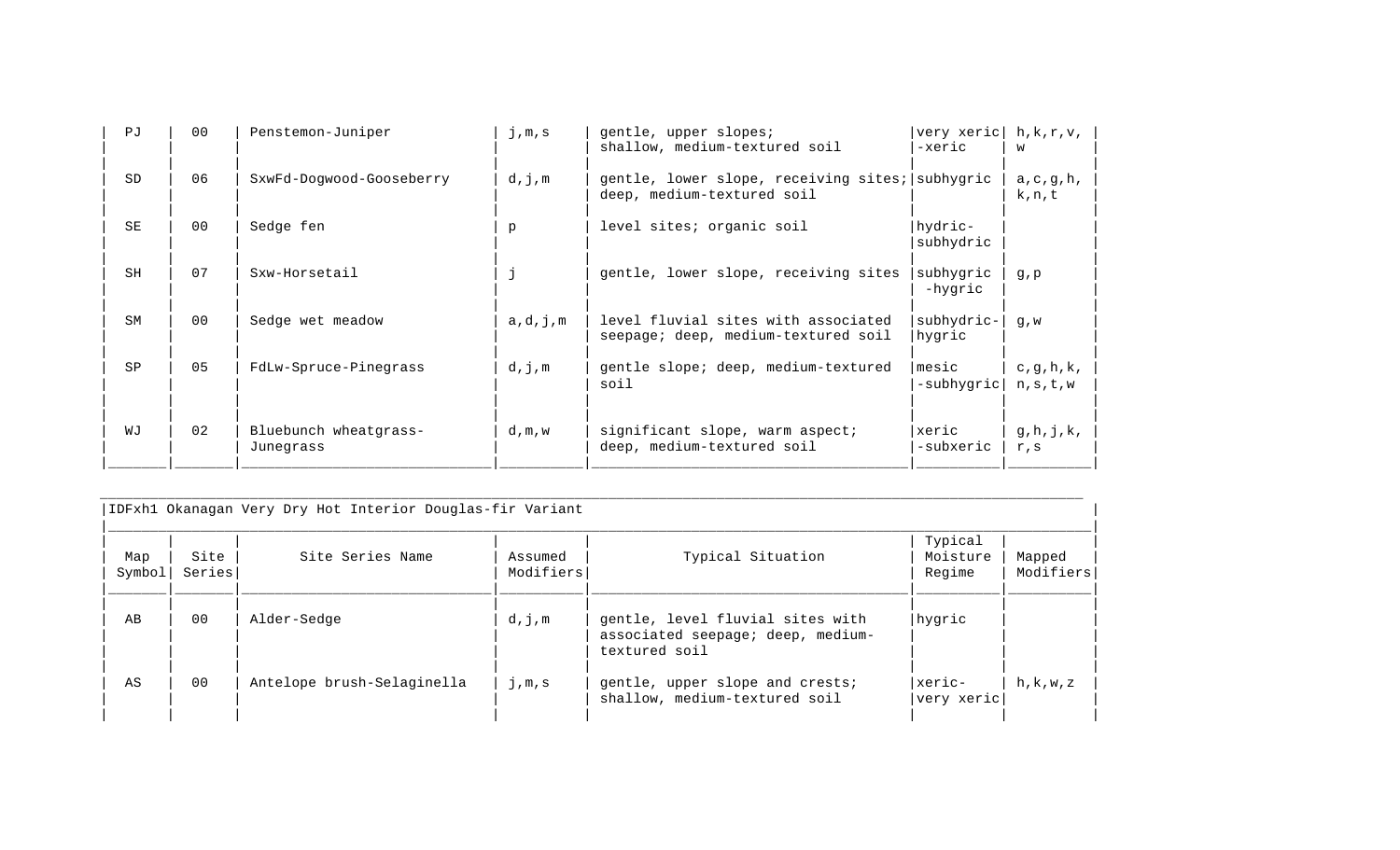| <b>BN</b> | 96             | Kentucky bluegrass-Stiff<br>needlegrass        | d,j,m                       | gentle, lower slope position; deep,<br>medium-textured soil                   | subhygric             | W                                                        |
|-----------|----------------|------------------------------------------------|-----------------------------|-------------------------------------------------------------------------------|-----------------------|----------------------------------------------------------|
| CT        | 0 <sub>0</sub> | Cattail Marsh                                  | d,j,m                       | level sites; deep, medium-textured<br>soil                                    | hydric<br>-subhydric  |                                                          |
| DF        | 06             | FdPy-Spirea-Feathermoss                        | d,j,m                       | gentle slope; moist, receiving sites; subhygric<br>deep, medium-textured soil |                       | g, k, s, w                                               |
| DP        | 01             | FdPy-Pinegrass                                 | d,j,m                       | gentle slope; deep, medium-textured<br>soil                                   | mesic                 | c, g, h, k<br>$\texttt{n}$ , $\texttt{s}$ , $\texttt{w}$ |
| DS        | 07             | FdPy-Snowberry-Spirea                          | d,j,m                       | gentle slope; moist, receiving sites; subhygric<br>deep, medium-textured soil |                       | g                                                        |
| DW        | 03             | FdPy-Bluebunch wheatgrass-<br>Pinegrass        | d, m, w                     | significant slope, warm aspect; deep, xeric<br>medium-textured soil           | -subxeric             | c, g, h, j,<br>k, r, s, v                                |
| FW        | 91             | Fescue-Bluebunch wheatgrass                    | d,j,m                       | gentle slope; deep, medium-textured<br>soil                                   | submesic<br>$-mesic$  | c, h, k, s,<br>W                                         |
| PB        | 02             | FdPy-Bluebunch wheatgrass-<br>Balsamroot       | $\mathtt{S}$ , $\mathtt{W}$ | significant slope, warm aspect;<br>shallow soil                               | xeric                 | h, j, k, v,<br>$\mathbf{z}$                              |
| PF        | 05             | FdPy-Pinegrass-Idaho fescue                    | d,j,m                       | gentle slope; deep, medium-textured<br>soil                                   | mesic                 | h, k, s, w                                               |
| SD        | 08             | SxwFd-Douglas maple-Dogwood                    | j,m                         | gentle slope to level sites; moist,<br>medium-textured soil                   | subhygric             | a, g, k, n,<br>t, w                                      |
| SF        | 94             | Big sage-Bluebunch wheatgrass<br>-Idaho fescue | d,j,m                       | gentle slope; deep, medium-textured<br>soil                                   | submesic<br>-mesic    | g, s, w                                                  |
| SP        | 04             | FdPy-Snowbrush-Pinegrass                       | d,j,m                       | gentle slope; deep, medium-textured<br>soil                                   | subxeric<br>-submesic | a, c, g, h,<br>$k, n, q, s$ ,<br>t, v, w                 |
| WA        | 92             | Big sage-Bluebunch wheatgrass                  | d, m, w                     | significant slope, warm aspect; deep, xeric                                   |                       | k,s                                                      |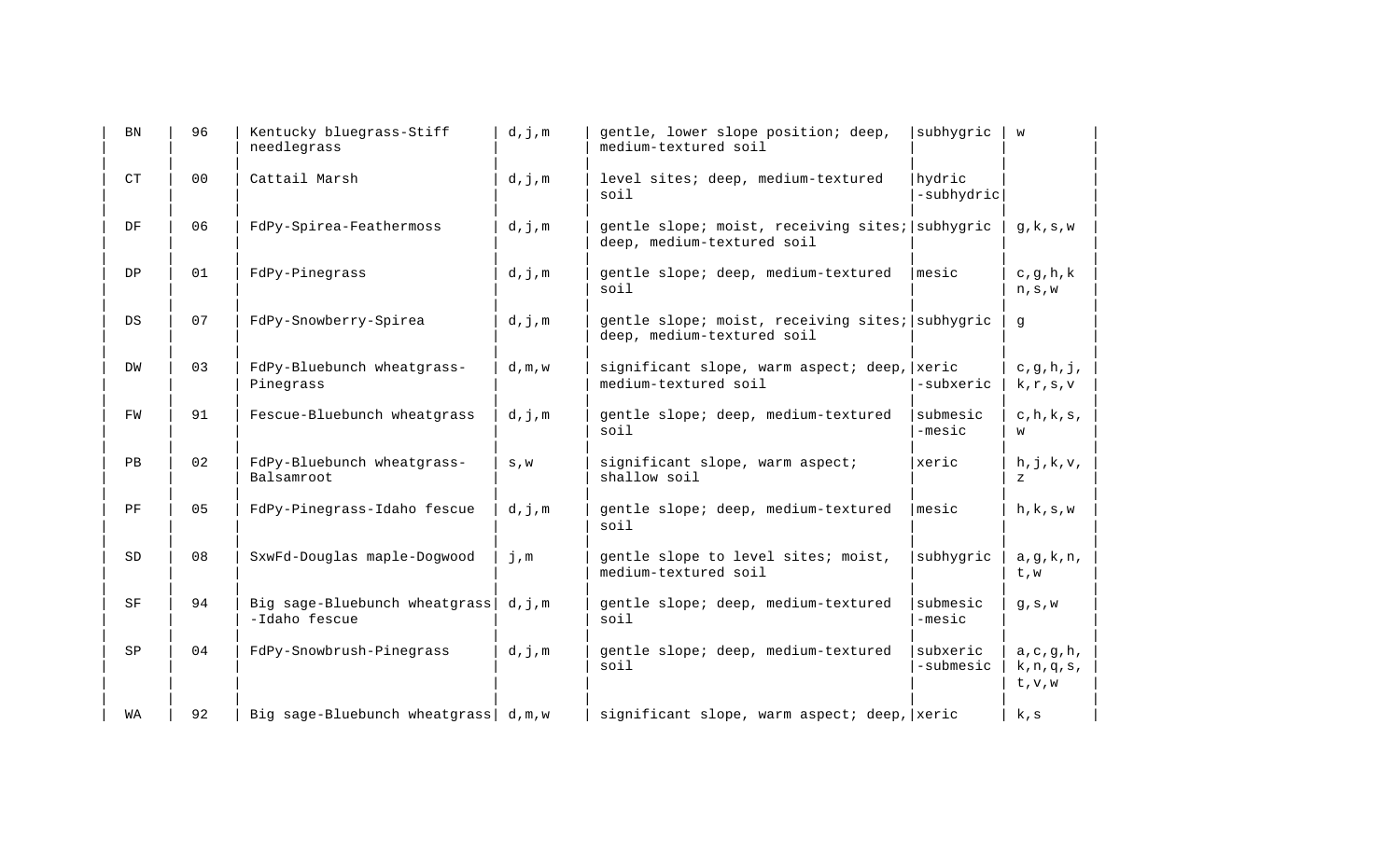|    |    | -Balsamroot                         |       | medium-textured soil                                                   | -submesic            |             |
|----|----|-------------------------------------|-------|------------------------------------------------------------------------|----------------------|-------------|
| WВ | 93 | Bluebunch wheatgrass-<br>Balsamroot | d,m,w | significant slope, warm aspect; deep, subxeric<br>medium-textured soil | -submesic            | c, h, i, k, |
| WS | 09 | Willow-Sedge                        | d,j,m | depressional, mineral wetland; deep,<br>medium-textured soil           | hygric<br>-subhydric |             |

|                |                |                              |                      |                                                                                        | Typical               |                                       |
|----------------|----------------|------------------------------|----------------------|----------------------------------------------------------------------------------------|-----------------------|---------------------------------------|
| Map<br>Symbol  | Site<br>Series | Site Series Name             | Assumed<br>Modifiers | Typical Situation                                                                      | Moisture<br>Regime    | Mapped<br>Modifiers                   |
| AB             | 0 <sub>0</sub> | Alder/Willow-Sedge-Bluejoint | d,j,m                | gentle, level fluvial sites with<br>associated seepage; deep, medium-<br>textured soil | hygric-<br>subhydric  | a, q, k, w                            |
| DP             | $00*$          | Fd-Penstemon-Pinegrass       | j, r, s              | gentle upper slope; crest position;<br>shallow soil                                    | very xeric            | d,h,k,v,<br>W                         |
| PG             | 0 <sub>3</sub> | Pl-Grouseberry-Cladonia      | d,j,m                | gentle slope; deep, medium-textured<br>soil                                            | xeric<br>-subxeric    | $c, h, k, n$ ,<br>r, s, t, w          |
| P <sub>1</sub> | 0 <sub>0</sub> | Pl-Juniper-Cladonia          | $j$ , $m$ , s        | gentle, upper and crest slopes;<br>shallow, medium-textured soil                       | xeric<br>-subxeric    | $h, k, q, r$ ,<br>w                   |
| PP             | 0 <sub>4</sub> | Pl-Pinegrass-Kinnikinnick    | d,j,m                | gentle slope; deep, medium-textured<br>soil                                            | subxeric<br>-submesic | $c, h, k, n$ ,<br>$q,r,s,t$ ,<br>V, W |
| SF             | 01             | Sxw-Falsebox-Feathermoss     | d,j,m                | gentle slope; deep, medium-textured<br>soil                                            | mesic                 | c, g, h, k,<br>s, t, w                |
| SG             | 06             | Sxw-Gooseberry               | d,j,m                | gentle, lower slope, receiving site;                                                   | subhygric             | a, c, g, h                            |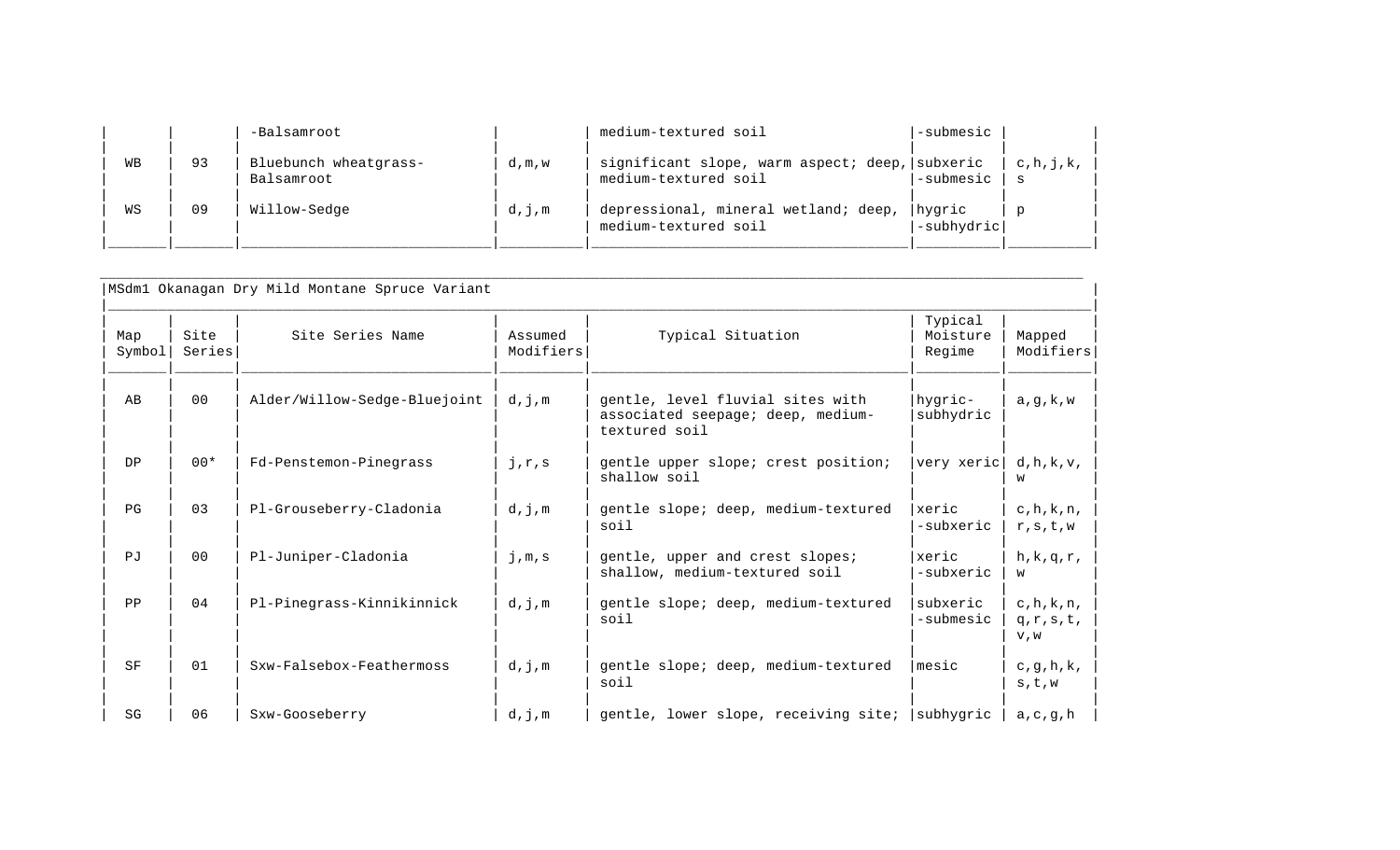|                                            |                |                               |         | deep, medium-textured soil                                         | -hygric              | k,t,w                              |
|--------------------------------------------|----------------|-------------------------------|---------|--------------------------------------------------------------------|----------------------|------------------------------------|
| SH                                         | 07             | Sxw-Trapper's tea-Horsetail   | d,j,m   | gentle, lower slope, receiving site;<br>deep, medium-textured soil | hygric<br>-subhydric | a,p,t                              |
| <b>SM</b>                                  | 0 <sub>0</sub> | Sedge wet meadow              | d,j,m   | deep, level, medium-textured soil                                  | subhydric<br>-hydric |                                    |
| SP                                         | 02             | Fd-Big sage-Pinegrass         | j, r, s | gentle slope; crest position;<br>shallow soil                      | very xeric           | d, k, w                            |
| <b>ST</b>                                  | 0 <sub>5</sub> | Sxw-Trapper's tea-Grouseberry | d,j,m   | gentle, lower slope, receiving site<br>deep, medium-textured soil  | subhygric            | a, c, g, h,<br>$k, n, s, t$ ,<br>W |
| SW                                         | 0 <sub>0</sub> | Sedge wetlands                | p       | organic wetland                                                    | subhydric-<br>hydric |                                    |
| WS                                         | 08             | Willow-Sedge                  | p       | organic wetland                                                    | subhydric            | a                                  |
| * DP is the NELSON Field Guide's "02" unit |                |                               |         |                                                                    |                      |                                    |

|                | PPxh1 Okanagan Very Dry Hot Ponderosa Pine Variant |                              |                      |                                                                |                               |                     |  |  |
|----------------|----------------------------------------------------|------------------------------|----------------------|----------------------------------------------------------------|-------------------------------|---------------------|--|--|
| Map<br> Symbol | Site<br>Series                                     | Site Series Name             | Assumed<br>Modifiers | Typical Situation                                              | Typical<br>Moisture<br>Regime | Mapped<br>Modifiers |  |  |
| DM             | 08                                                 | Fd-Water birch-Douglas maple | d,m                  | level slope; moist, rich sites;<br>deep, medium-textured soil  | subhygric<br>-hygric          |                     |  |  |
| DS             | 07                                                 | FdPy-Snowberry-Spirea        | d,j,m                | gentle slope; moist, rich sites;<br>deep, medium-textured soil | subhygric                     | k                   |  |  |
| PC             | 04                                                 | Py-Bluebunch wheatgrass-     | d,j,m                | gentle slope; deep, medium-textured                            | subxeric                      | $c, h, k, n$ ,      |  |  |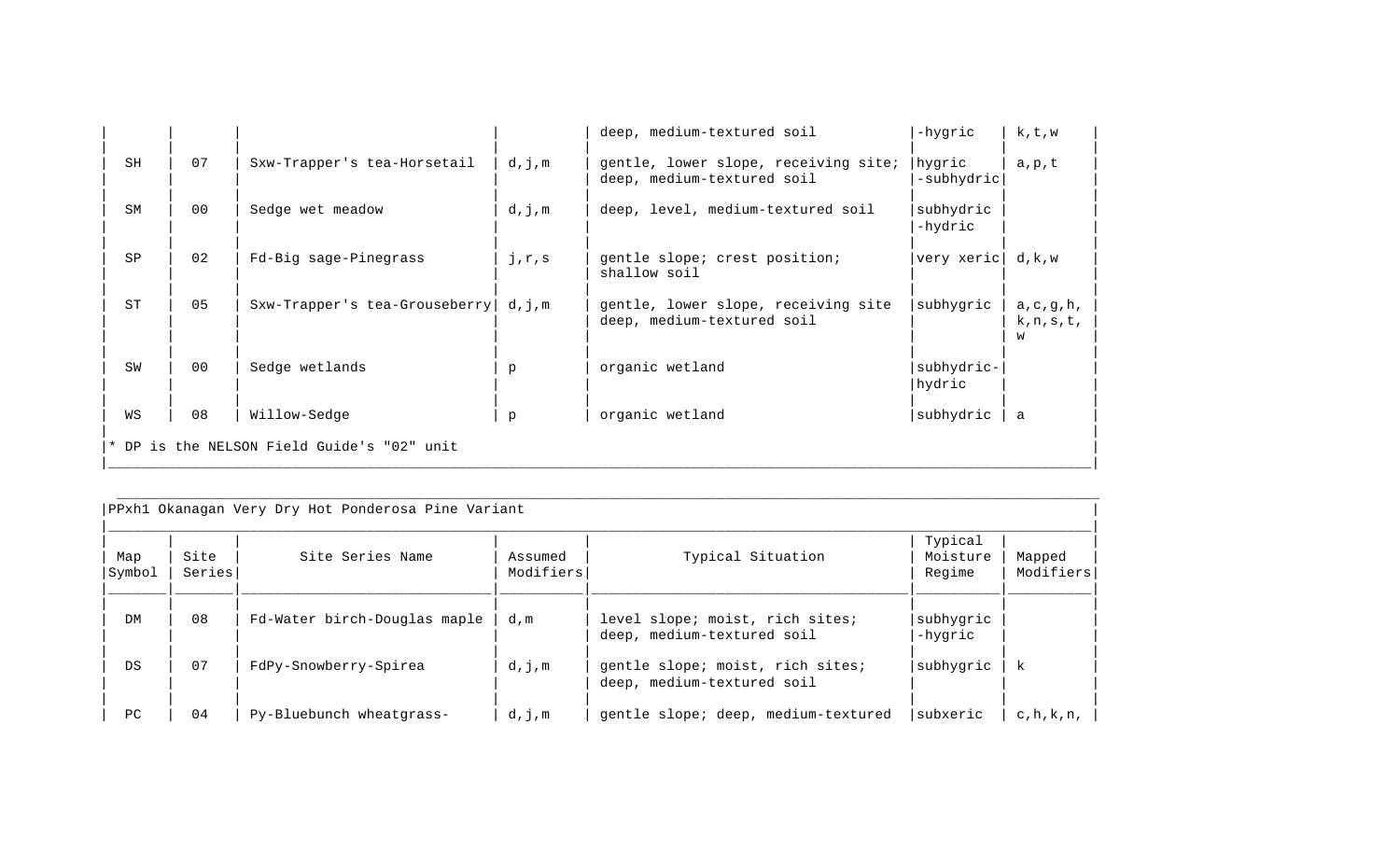|    |                | Cheatgrass                                  |         | soil                                                            | $-mesic$                | $q,r,s,t$ ,<br>V, W, Z          |
|----|----------------|---------------------------------------------|---------|-----------------------------------------------------------------|-------------------------|---------------------------------|
| PF | 0 <sub>5</sub> | Py-Bluebunch wheatgrass-<br>Rough Fescue    | d,j,m   | gentle slope; deep, medium-textured<br>soil                     | Imesic                  | k,s                             |
| PT | 02             | Py-Red three-awn                            | d, c, w | significant slope, warm aspect;<br>deep, coarse-textured soil   | very xeric<br>-subxeric | h, j, k, n,<br>r, s, v, z       |
| PW | 01             | Py-Bluebunch wheatgrass-<br>Idaho fescue    | d,j,m   | gentle slope; deep, medium-textured<br>soil                     | mesic                   | c, g, h, k,<br>$n,q,s,t$ ,<br>W |
| SB | 0 <sub>0</sub> | Sellaginella-Bluebunch<br>Wheatgrass        | j,m,s   | gentle, upper slopes; shallow,<br>medium-textured soil          | very xeric<br>-xeric    | h, k, q, r<br>V, W, Z           |
| SP | 06             | FdPy-Snowberry-Pinegrass                    | d,j,m   | gentle, moisture receiving sites;<br>deep, medium-textured soil | subhygric               | a, g, k, s,<br>t, w             |
| SW | 0 <sub>3</sub> | Big sage-Bluebunch wheatgrass<br>Balsamroot | d,j,m   | gentle slope; deep, medium-textured<br>soil                     | subxeric                | $c, h, k, r$ ,<br>s, t, w, z    |

|           | Non-vegetated, Sparsely vegetated, and Anthropogenic units |                     |                     |                                                |
|-----------|------------------------------------------------------------|---------------------|---------------------|------------------------------------------------|
| Symbol    | Ecosystem Unit                                             | Mapped<br>Modifiers | Structural<br>Stage | BEC zone location                              |
| BA        | Barren                                                     |                     |                     | IDFxh1                                         |
| <b>BF</b> | Blockfields, blockslopes, k,w<br>blockstreams              |                     |                     | ESSFdc1, IDFdm1, IDFxh1, MSdm1                 |
| CL        | Cliff                                                      | q, z                |                     | ESSFdc1, ESSFdcu, IDFdm1, IDFxh1, MSdm1, PPxh1 |
| CO        | Cultivated orchard                                         |                     |                     | PPxh1                                          |
| ES        | Exposed soil                                               | k.w                 |                     | IDFdm1, IDFxh1, MSdm1, PPxh1                   |
| GB        | Gravel bar                                                 |                     |                     | IDFxh1, PPxh1                                  |
| GP        | Gravel pit                                                 |                     |                     | IDFdm1                                         |